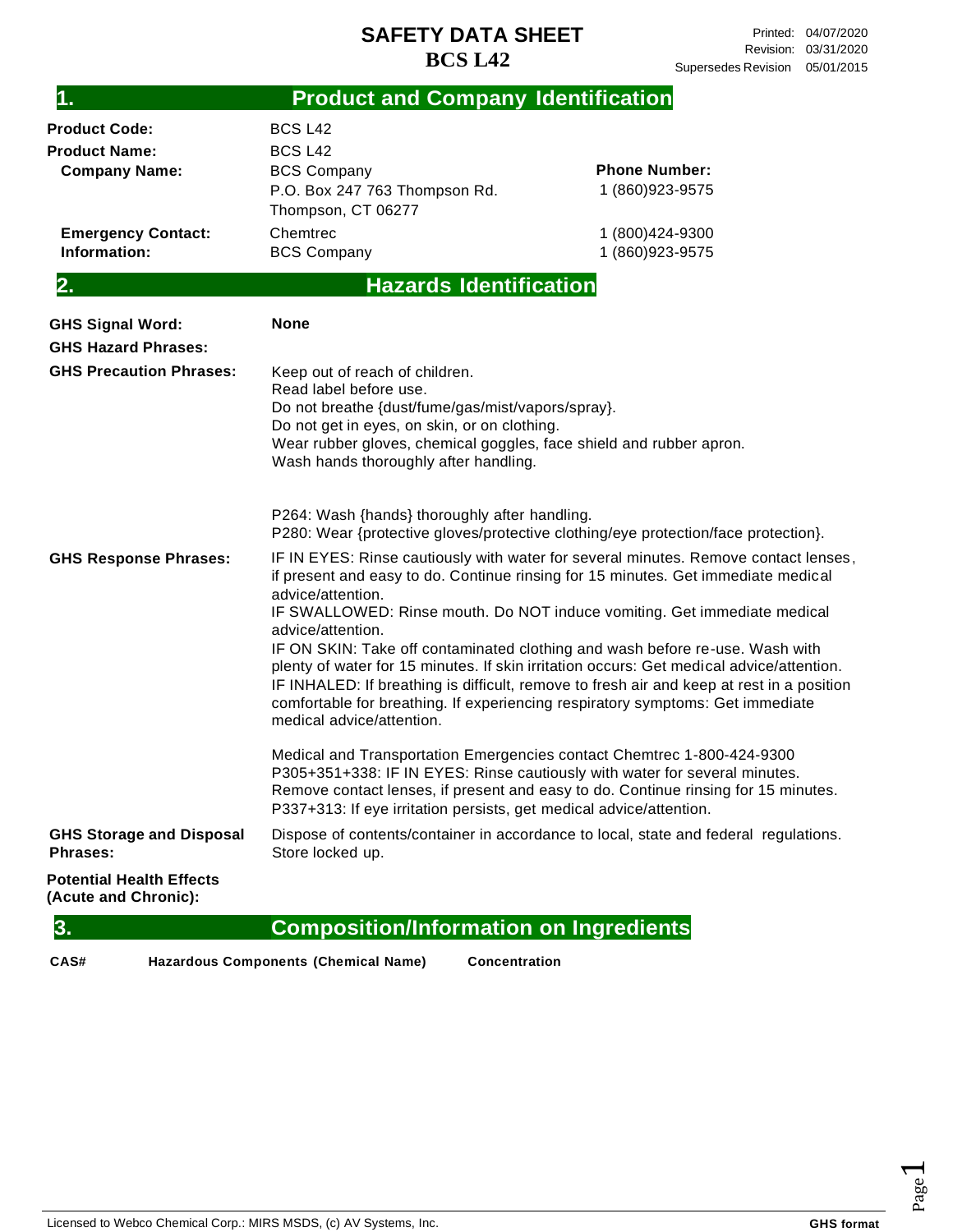| <b>SAFETY DATA SHEET</b>  |  |
|---------------------------|--|
| <b>BCS L42</b>            |  |
| <b>First Aid Measures</b> |  |

| <b>Emergency and First Aid</b><br><b>Procedures:</b>                                                           |                                                                                                                                                                                                                                                                                                                                                                                                                                                                                                                                                                     |  |  |  |  |  |
|----------------------------------------------------------------------------------------------------------------|---------------------------------------------------------------------------------------------------------------------------------------------------------------------------------------------------------------------------------------------------------------------------------------------------------------------------------------------------------------------------------------------------------------------------------------------------------------------------------------------------------------------------------------------------------------------|--|--|--|--|--|
| In Case of Inhalation:                                                                                         | If breathing is difficult, remove to fresh air and keep at rest in a position comfortable<br>for breathing. If experiencing respiratory symptoms: Get medical advice/attention.                                                                                                                                                                                                                                                                                                                                                                                     |  |  |  |  |  |
| In Case of Skin Contact:                                                                                       | Flush thoroughly with fresh, tepid water for 15 minutes. Discard contaminated clothing<br>and footwear or wash before reuse. If skin irritation occurs: Get medical<br>advice/attention.                                                                                                                                                                                                                                                                                                                                                                            |  |  |  |  |  |
| In Case of Eye Contact:                                                                                        | Immediately flush eyes with large amounts of fresh, tepid water for at least 15<br>minutes. Hold eyelids open to ensure complete irrigation of eye and lid tissues. Tilt<br>head to the side and irrigate the eye from the bridge of the nose to the outside of the<br>face. Keep run-off from entering the other eye, mouth or ear. Washing eye within the<br>first few seconds is essential to achieve maximum effectiveness. Remove contact<br>lenses, if present and easy to do. Continue rinsing. If eye irritation persists, get<br>medical advice/attention. |  |  |  |  |  |
| In Case of Ingestion:                                                                                          | Do not induce vomiting. Rinse mouth with fresh, Tepid water, then immediately drink<br>4-8 oz. or milk or water. Never give anything by mouth to an unconscious person. If<br>vomiting occurs, keep airways open. Keep head lower than hips to prevent aspiration<br>into the lungs. Get medical advice/attention.                                                                                                                                                                                                                                                  |  |  |  |  |  |
|                                                                                                                | 5.<br><b>Fire Fighting Measures</b>                                                                                                                                                                                                                                                                                                                                                                                                                                                                                                                                 |  |  |  |  |  |
| Flash Pt:                                                                                                      |                                                                                                                                                                                                                                                                                                                                                                                                                                                                                                                                                                     |  |  |  |  |  |
| <b>Explosive Limits:</b>                                                                                       | LEL:<br>UEL:                                                                                                                                                                                                                                                                                                                                                                                                                                                                                                                                                        |  |  |  |  |  |
| <b>Autoignition Pt:</b>                                                                                        |                                                                                                                                                                                                                                                                                                                                                                                                                                                                                                                                                                     |  |  |  |  |  |
| <b>Suitable Extinguishing</b><br>Media:                                                                        | Dry chemical, CO2, sand, earth, water spray or regular foam.                                                                                                                                                                                                                                                                                                                                                                                                                                                                                                        |  |  |  |  |  |
| <b>Fire Fighting Instructions:</b>                                                                             | As in any fire, wear a self-contained breathing apparatus in pressure-demand,<br>MSHA/NIOSH (approved or equivalent), and full protective gear.                                                                                                                                                                                                                                                                                                                                                                                                                     |  |  |  |  |  |
| <b>Flammable Properties and</b><br>Hazards:                                                                    |                                                                                                                                                                                                                                                                                                                                                                                                                                                                                                                                                                     |  |  |  |  |  |
|                                                                                                                | 6.<br><b>Accidental Release Measures</b>                                                                                                                                                                                                                                                                                                                                                                                                                                                                                                                            |  |  |  |  |  |
| <b>Protective Precautions,</b><br><b>Protective Equipment and</b>                                              | Rubber or neoprene gloves, Safety glasses, Wear chemical protective clothing. Do<br>not get in eyes, on skin, or on clothing. Wash hands thoroughly after handling.                                                                                                                                                                                                                                                                                                                                                                                                 |  |  |  |  |  |
| <b>Emergency Procedures:</b><br><b>Steps To Be Taken In Case</b><br><b>Material Is Released Or</b><br>Spilled: | Absorb spill with inert material (e.g. dry sand or earth), and dispose of in accordance<br>with applicable regulations.                                                                                                                                                                                                                                                                                                                                                                                                                                             |  |  |  |  |  |
|                                                                                                                | <b>Handling and Storage</b><br>7.                                                                                                                                                                                                                                                                                                                                                                                                                                                                                                                                   |  |  |  |  |  |
|                                                                                                                | Avoid contact with eyes, skin, and clothing.                                                                                                                                                                                                                                                                                                                                                                                                                                                                                                                        |  |  |  |  |  |
| <b>Precautions To Be Taken in</b><br>Handling:                                                                 |                                                                                                                                                                                                                                                                                                                                                                                                                                                                                                                                                                     |  |  |  |  |  |
| <b>Precautions To Be Taken in</b><br>Storing:                                                                  | Keep container closed when not in use. Keep from freezing. Store away from<br>incompatible material.                                                                                                                                                                                                                                                                                                                                                                                                                                                                |  |  |  |  |  |
|                                                                                                                |                                                                                                                                                                                                                                                                                                                                                                                                                                                                                                                                                                     |  |  |  |  |  |
| 8.                                                                                                             | <b>Exposure Controls/Personal Protection</b>                                                                                                                                                                                                                                                                                                                                                                                                                                                                                                                        |  |  |  |  |  |

**CAS# Partial Chemical Name OSHA TWA ACGIHTWA other Limits**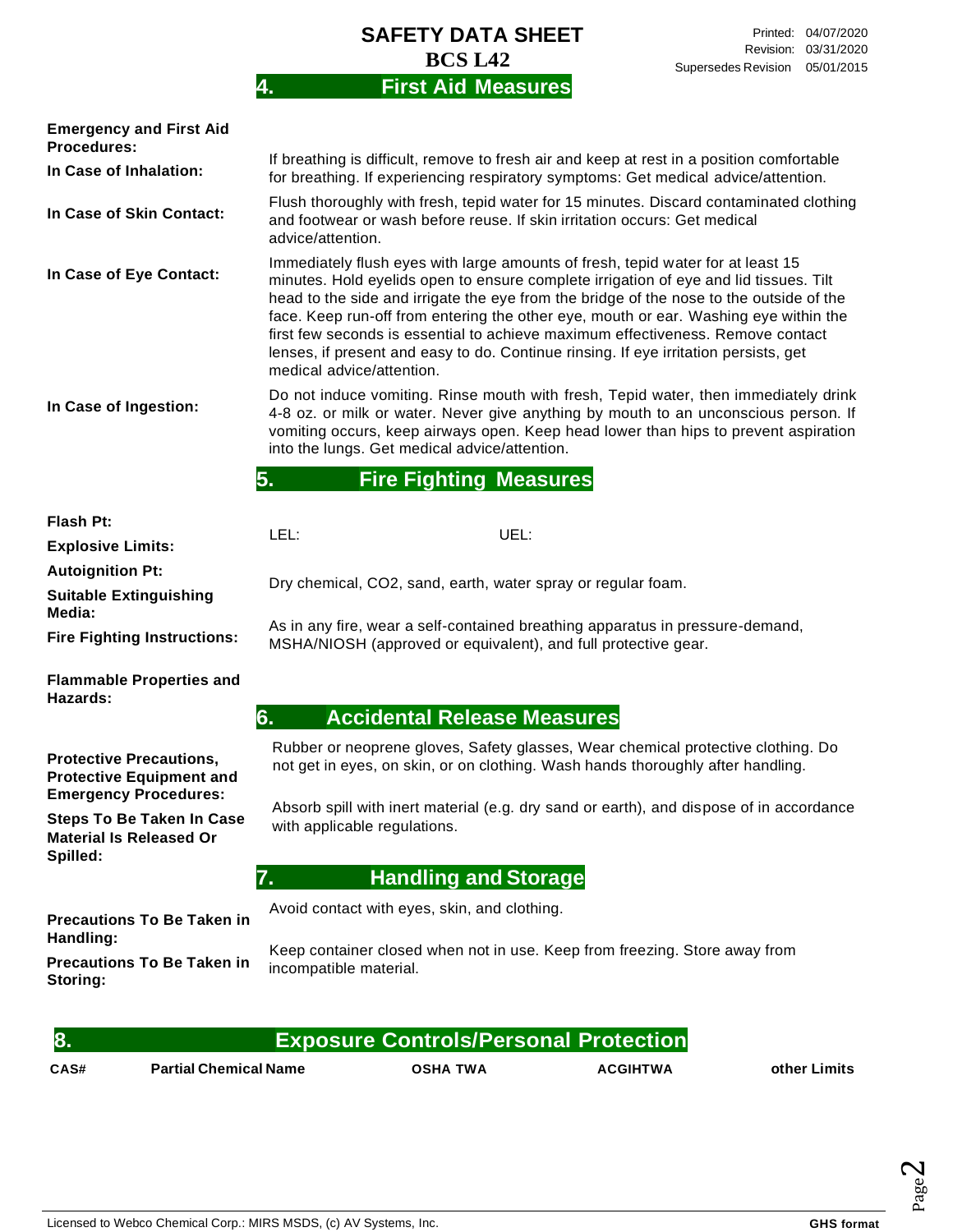#### **SAFETY DATA SHEET BCS L42**

04/07/2020 Printed: 03/31/2020 Revision: Supersedes Revision 05/01/2015

**Respiratory Equipment (Specify Type): Eye Protection: Protective Gloves: Other Protective Clothing: Engineering Controls (Ventilation etc.): Physical States: Appearance and Odor: pH: Melting Point: Boiling Point: Flash Pt: Evaporation Rate: Flammability (solid, gas): Explosive Limits: Vapor Pressure (vs. Air or mm Hg): Vapor Density (vs. Air= 1**): **Specific Gravity (Water= 1**): **Solubility in Water: Percent Volatile: Autoignition Pt:** A respirator is not needed under normal and intended conditions of product use. Safety glasses Rubber or neoprene gloves Wear chemical protective clothing. Handle in accordance with good industrial hygiene and safety practice. In a well ventilated area. Wash hands before breaks and at the end of workday. **9. Physical and Chemical Properties** [ ] Gas [ X] Liquid [ ] Solid Appearance: Clear. No color. Odor: Surfactant odor. 2.3 LEL: UEL: 1.01-1.03 100 N.D. **10. Stability and Reactivity** Stability: Unstable [ ] Stable [ **X**] **Conditions To Avoid** - **Instability: Incompatibility - Materials To Avoid: Hazardous Decomposition or Byproducts:** Avoid handling conditions which may allow for leaks and spills of this material. Do not permit personnel to handle this product without proper training and/or protective equipment. Avoid contact with bleach, bases or other. **Possibility of Hazardous Reactions: Conditions To Avoid** - **Hazardous Reactions:** Will occur [ ] Will not occur [ **X** ]